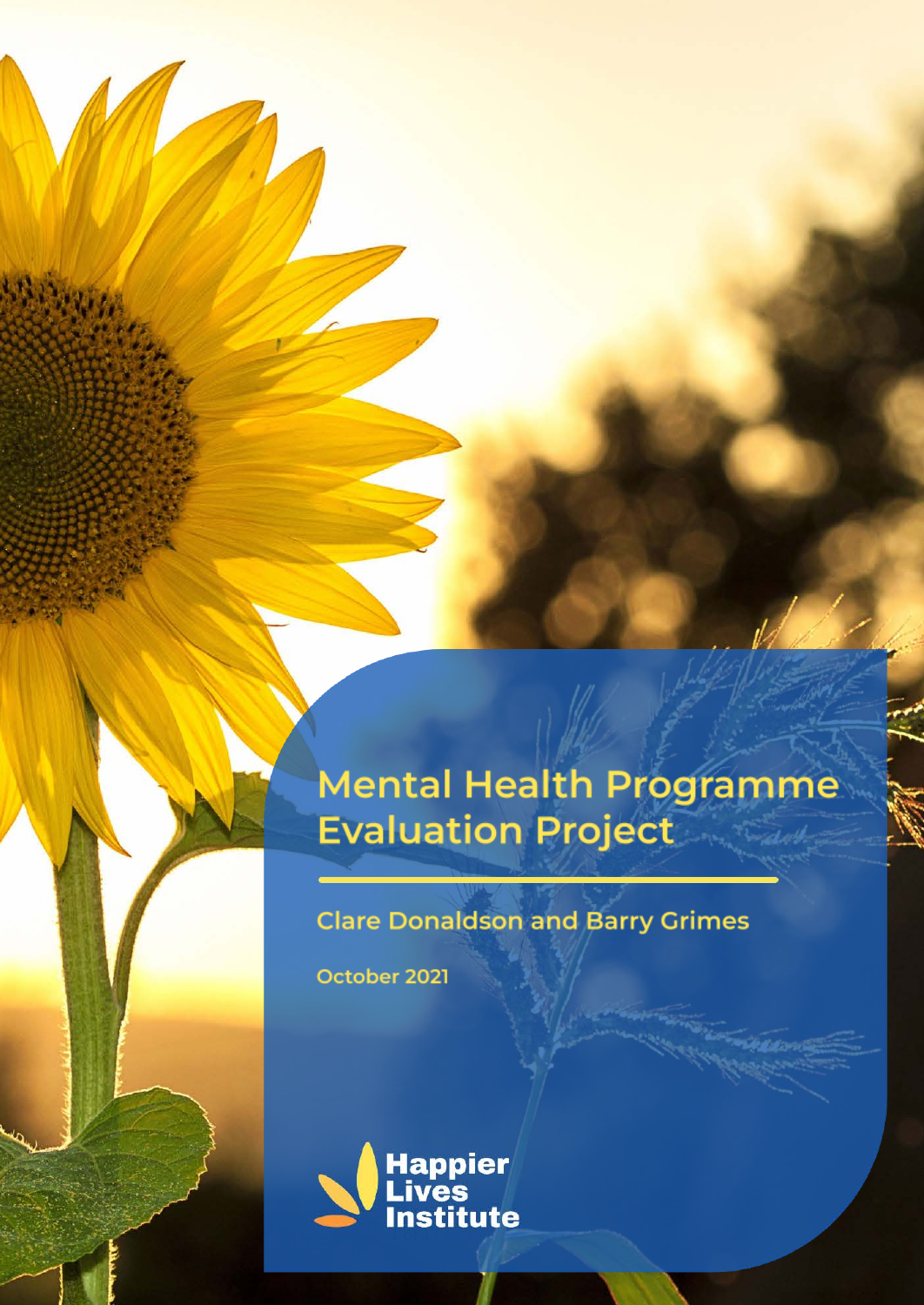

# **Contents**

| <b>Executive Summary</b>                                 | 3  |
|----------------------------------------------------------|----|
| <b>Step 1: Longlist</b>                                  | 4  |
| 1.1 Selecting mental health programmes for screening     | 4  |
| 1.2 The screening process                                | 4  |
| 1.3 The screening framework                              | 4  |
| 1.4 Identifying programmes to investigate in more detail | 5  |
| <b>1.5 Limitations</b>                                   | 5  |
| <b>Step 2: Shortlist</b>                                 | 7  |
| 2.1 Our evaluation criteria                              | 7  |
| 2.2 Our evaluation process                               | 8  |
| 2.3 A note on terminology                                | 9  |
| <b>Step 3: Recommendation</b>                            | 10 |
| <b>3.1 StrongMinds</b>                                   | 10 |
| 3.2 Charities not evaluated                              | 10 |
| <b>Common Elements Treatment Approach (CETA)</b>         | 10 |
| <b>Friendship Bench</b>                                  | 11 |
| <b>HealthRight International</b>                         | 11 |
| <b>Conclusion</b>                                        | 12 |

| Appendix A: Results of the first inter-rater reliability analysis  | 13 |
|--------------------------------------------------------------------|----|
| Appendix B: Results of the second inter-rater reliability analysis | 16 |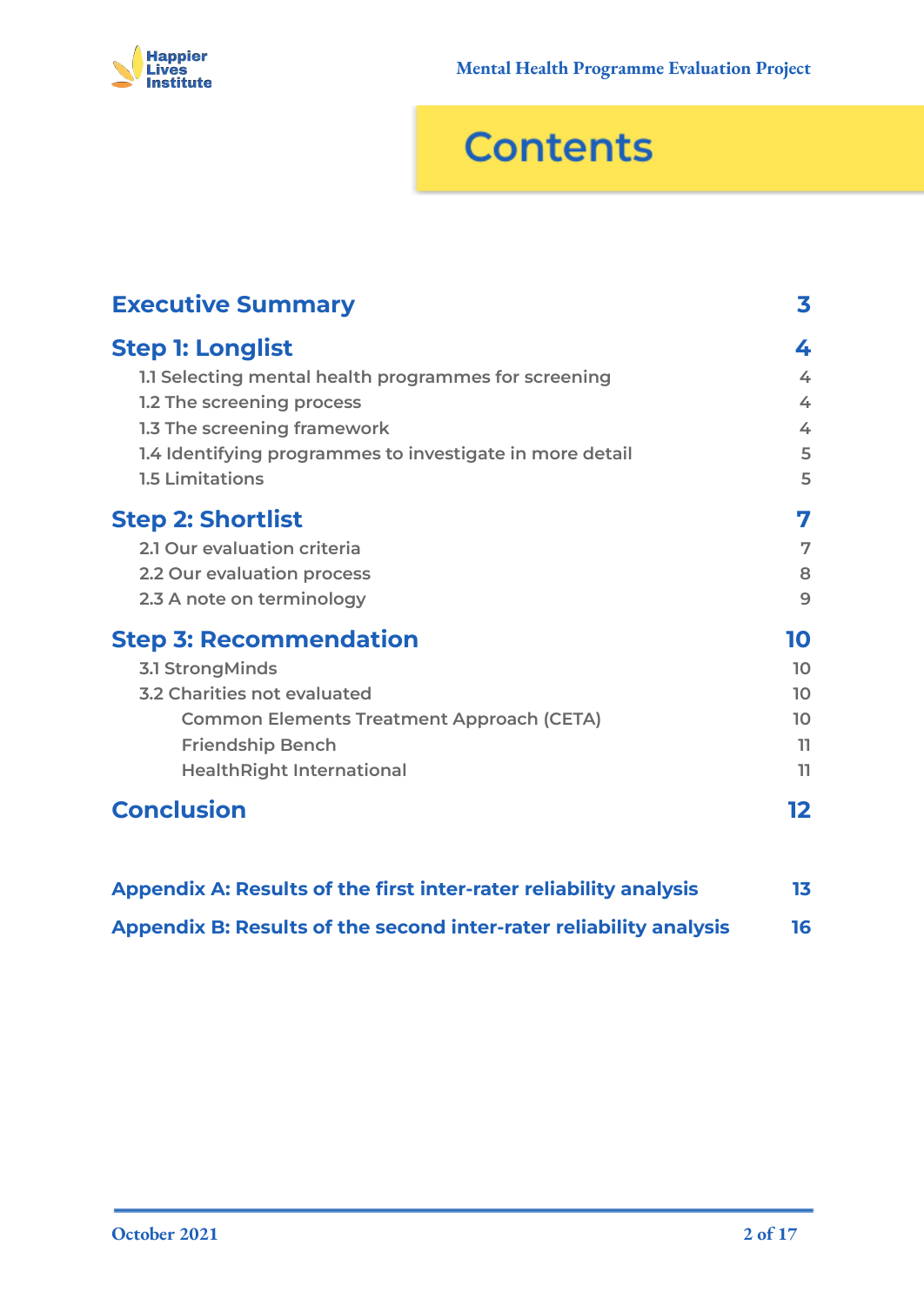

## <span id="page-2-0"></span>**Executive Summary**

While there are potentially many ways in which we can make lives happier, improving mental health currently stands out as a particularly promising area, given the scale of suffering attributed to mental disorders [\(Happiness Research Institute 2020, Chapter 4](https://6e3636b7-ad2f-4292-b910-faa23b9c20aa.filesusr.com/ugd/928487_1595c32a127341f7a2769c624898dc6c.pdf)), as well as the relatively low governmental expenditure globally allocated to improve it ([Mental Health Atlas 2017](https://apps.who.int/iris/bitstream/handle/10665/272735/9789241514019-eng.pdf)).

The Mental Health Programme Evaluation Project (MHPEP) was an HLI-led volunteer project that ran from February 2019 to October 2021. The team consisted of volunteers drawn from the effective altruism community who are committed to promoting human happiness. They included graduates from Harvard, Cambridge, Northeastern University, and the London School of Hygiene and Tropical Medicine with expertise in psychology, psychotherapy, public health, health economics, law, and philosophy.

The principal aim of the project was to identify, and direct donations to, highly impactful mental health programmes. A further aim was to investigate the cost-effectiveness of these programmes in-depth. Relatively little is known about the cost-effectiveness of mental health programmes in low- and middle-income countries (LMICs), at least compared to physical health [\(Horton, 2016](http://dcp-3.org/sites/default/files/chapters/DCP3%20Volume%209_Ch%207.pdf)), so there is a high value of information from conducting cost-effectiveness analyses in this area.

When measured via the conventional methods used in health economics, programmes targeting mental health mostly seem less cost-effective than the programmes recommended by GiveWell such as deworming tablets ([Levin and Chisholm, 2016](http://dcp-3.org/chapter/2047/cost-and-cost-effectiveness-interventions-policies-and-platforms-prevention-and); [Founders Pledge, 2019\)](https://founderspledge.com/stories/mental-health-report-summary). However, as Plant ([2019, Chapter 7](http://www.plantinghappiness.co.uk/wp-content/uploads/2019/11/M-Plant-Doing-Good-Badly.pdf)) argues, if the cost-effectiveness of mental health programmes is assessed using subjective wellbeing (individuals' reports of their happiness and/or life satisfaction), then mental health programmes appear relatively more cost-effective than they do on conventional metrics.

MHPEP followed a three-step approach:

#### **● [Step 1: Longlist](#page-2-1)**

We identified 76 programmes targeting mental disorders in LMICs, made an initial screening assessment, and reduced the number of programmes to a longlist of 25.

#### **● [Step 2: Shortlist](#page-6-0)**

We assessed the 25 longlisted programmes against relevant criteria to create a shortlist of 13 programmes for detailed evaluation.

#### **● Step 3: Recommendation**

<span id="page-2-1"></span>We conducted an in-depth cost-effectiveness evaluation of one programme: group interpersonal therapy (g-IPT) delivered by **[StrongMinds](https://strongminds.org/)**, a charity that works with depressed women in Uganda and Zambia.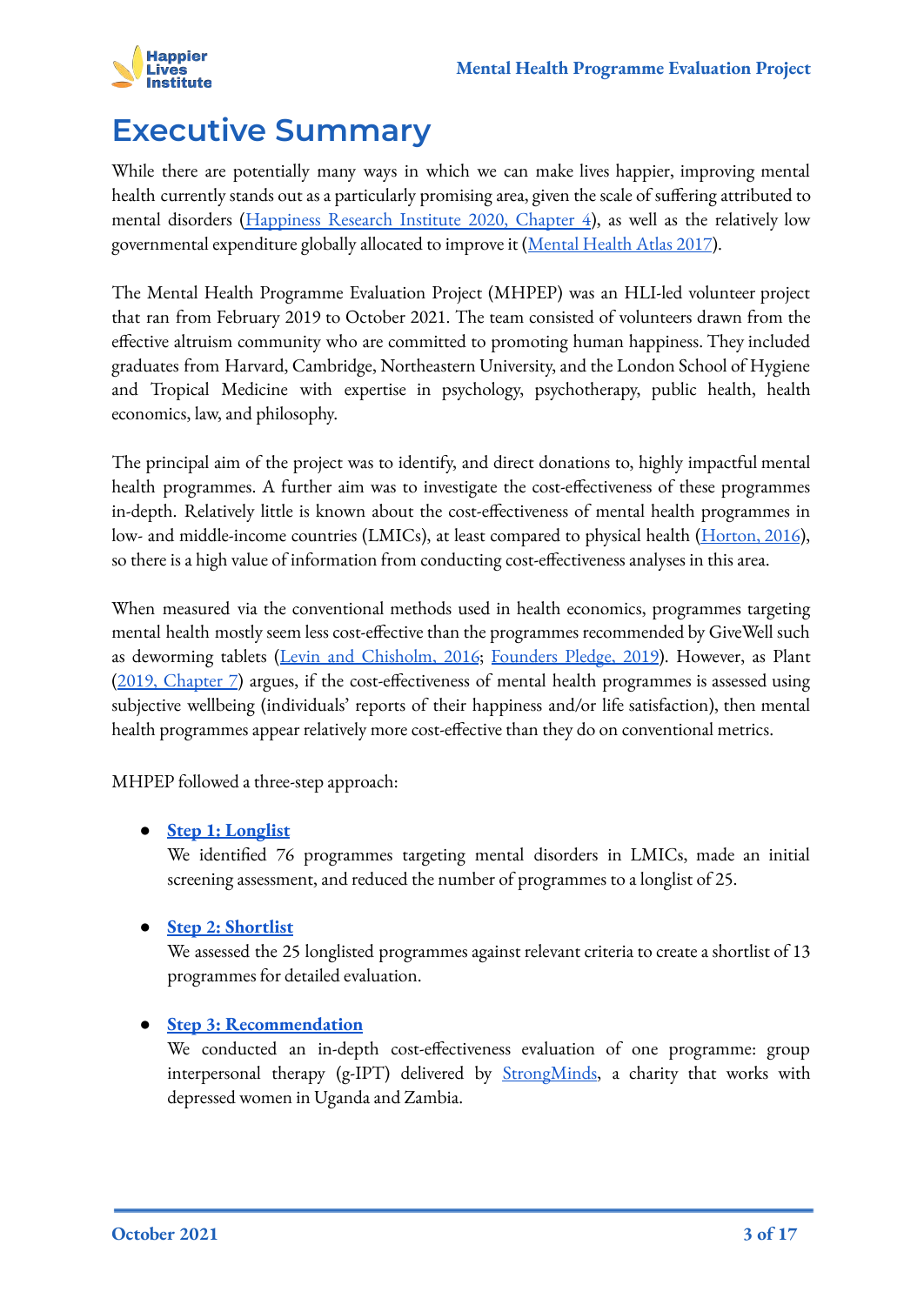

## <span id="page-3-0"></span>**Step 1: Longlist**

### <span id="page-3-1"></span>**1.1 Selecting mental health programmes for screening**

As a starting point for our investigation, we chose the database provided by the [Mental Health](https://www.mhinnovation.net/innovations) [Innovation Network \(MHIN\)](https://www.mhinnovation.net/innovations). In several conversations with experts in the field of global mental health, it was mentioned as the most comprehensive overview of mental health projects and organizations, particularly those working in LMICs. We appreciated the focus on LMICs because the treatment gap for mental health conditions is especially high in these countries ([WHO Mental](https://apps.who.int/iris/bitstream/handle/10665/272735/9789241514019-eng.pdf) [Health Atlas, 2017\)](https://apps.who.int/iris/bitstream/handle/10665/272735/9789241514019-eng.pdf), particularly in low-resource (e.g. rural) settings. Further, costs of treatment are usually lower than in high-income countries.

We only assessed innovations that target depression, anxiety, or stress-related disorders. This was due to three main reasons. First, they are responsible for most of the global burden of disease caused by mental disorders [\(Whiteford et al., 2013\)](http://citeseerx.ist.psu.edu/viewdoc/download?doi=10.1.1.393.7985&rep=rep1&type=pdf). Second, we believed they are very bad for wellbeing per person [\(World Happiness Report, 2017\)](https://s3.amazonaws.com/happiness-report/2017/HR17-Ch5_w-oAppendix.pdf), and third, they are relatively cheap and easy to treat (compared to schizophrenia, for example ([Levin and Chisholm, 2016\)](http://dcp-3.org/chapter/2047/cost-and-cost-effectiveness-interventions-policies-and-platforms-prevention-and)).

### <span id="page-3-2"></span>**1.2 The screening process**

Screenings were conducted in May and June 2019 based only on information from the MHIN database – no additional literature search on the programmes was conducted at this point. 76 innovations were randomly assigned to eight screeners with relevant academic backgrounds. Each innovation was screened by three screeners independently and blind to the ratings of others. Screeners used the [same standardised framework](https://docs.google.com/document/d/1Z_vi_shekmtNcur7qFspsl2jpnyYpLSALQ1XLNeCc00/edit) we developed. The inter-rater reliability of our screening tool was tested in two rounds. Overall, we found inter-rater reliability to be sufficient (see [appendices](#page-11-0)).

### <span id="page-3-3"></span>**1.3 The screening framework**

All screening data can be found in the [master](https://docs.google.com/spreadsheets/d/1B888tmK8wQrKgZ7cZXggd57DhO_wPCyZSqCLtGwARog/edit#gid=2029397378) file (the reader is particularly referred to the [Screening](https://docs.google.com/spreadsheets/d/1B888tmK8wQrKgZ7cZXggd57DhO_wPCyZSqCLtGwARog/edit#gid=66191898) [Outcomes Summary\)](https://docs.google.com/spreadsheets/d/1B888tmK8wQrKgZ7cZXggd57DhO_wPCyZSqCLtGwARog/edit#gid=66191898). The screening framework included the following parameters:

- **Condition:** Whether the programme targeted depression, anxiety or stress-related disorders.
- **Scalability:** Whether the screened programme could potentially be scaled up either by means of supporting an already existing organization or through setting up an entirely new one. If this was not the case, the screening process was terminated early.
- **Costs per beneficiary:** Rated 1 to 5 on an exponential scale, with each point increase corresponding to a ten-fold increase in costs.
- **Effectiveness score:** Rated qualitatively 0 to 5, with 0 meaning no effect and 5 an endured cure of moderate or severe mental illness.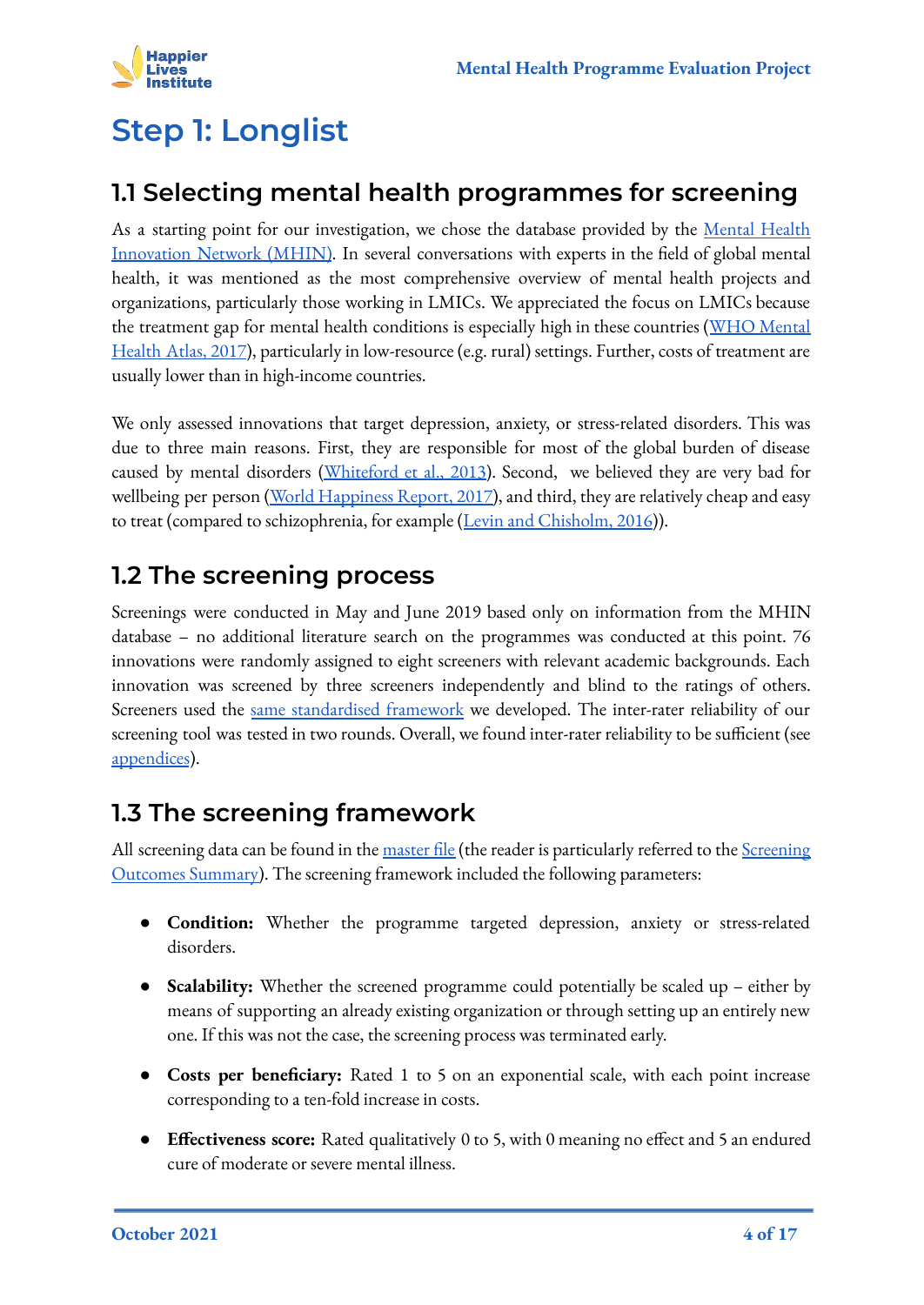

- **Mechanical score:** Generated by multiplying the cost and effectiveness scores.
- **Intuitive score:** A subjective estimate of the programme's overall effectiveness on a 0-10 scale, including the previous three criteria (cost-effectiveness, strength of evidence, and scalability).

We included the mechanical and intuitive scores as a robustness check. On the one hand, we wanted raters to make a rough estimation of cost-effectiveness using objective data, rather than solely relying on their subjective judgement. However, we also wanted to allow raters to make use of their judgement in order to overcome severe limitations of the cost and effectiveness data (much of this was from clinical trials, which are unlikely to generalise to real-world practice). We also wanted raters to integrate other factors that may affect the suitability of the programme for receipt of donations, such as assumptions about its scalability, organisational strength, and room for more funding. This is reflected in the intuitive score.

### <span id="page-4-0"></span>**1.4 Identifying programmes to investigate in more detail**

We chose to base our decision on a combined rule including the mechanical score and the intuitive score. If a programme crossed the respective cut-off point for either of the two, it would be investigated in more detail regardless of its score on the other.

The cut-off points were defined based on the screening data, taking into account our limited resources to investigate programmes in more detail. As no clear clustering could be identified, we stipulated that to be considered in Step 2, a programme needed to have an intuitive estimate  $\geq 7$ and/or a mechanical estimate  $\geq$ 13. Additionally, we included programmes where there was high disagreement (i.e. a relatively high range of either intuitive estimate or mechanical estimate) and where repeating the highest intuitive estimate or mechanical estimate two times (i.e. adding two hypothetical screenings with this score) resulted in a mean score above the threshold.

This decision rule resulted in a total of 25 programmes, which can be seen [in a separate document](https://docs.google.com/document/d/1N__Y8HoP75cyms-8ydoGkkgfAvsgXcgTA13YMl-pCLA/edit) [in Table 1,](https://docs.google.com/document/d/1N__Y8HoP75cyms-8ydoGkkgfAvsgXcgTA13YMl-pCLA/edit) along with their mean mechanical estimate and intuitive score.

### <span id="page-4-1"></span>**1.5 Limitations**

76 mental health innovations were screened as a first step to find the most effective programmes. Using our screening procedure and decision rule, we identified 25 promising programmes for further evaluation (see Figure 1 below).

A relatively high proportion of screenings could not be given even a rough 'mechanical' cost-effectiveness estimate on the basis of cost and effectiveness data. This indicates the challenges of finding cost-effective mental health programmes. Cost data were particularly likely not to be included.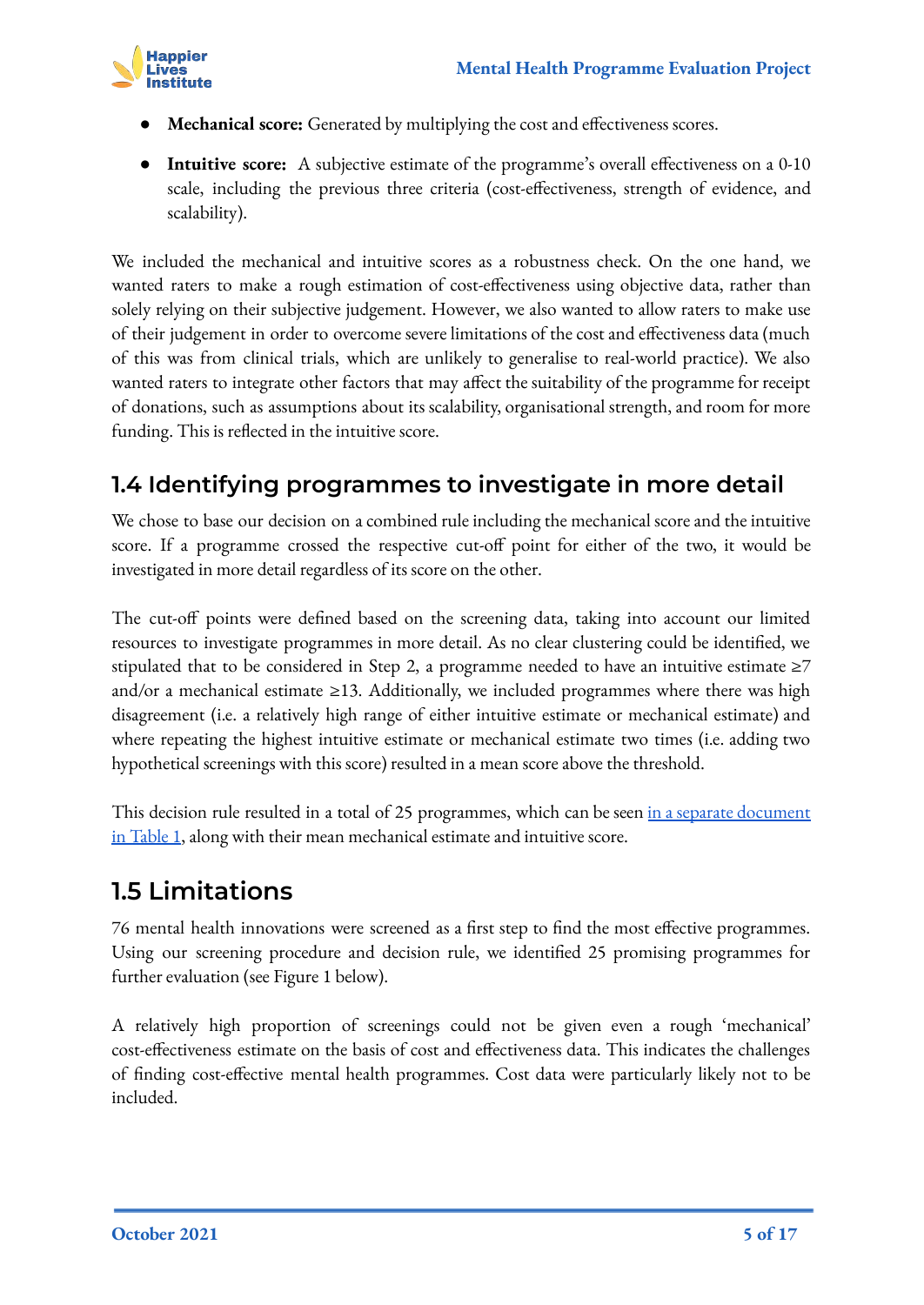

#### **Figure 1: Mean mechanical estimate vs. mean intuitive estimate**

Yellow points were accepted to the next round, blue points were not accepted to the next round. If no mechanical estimate could be made, this was coded as a mechanical estimate of -1.



Our inability to even vaguely estimate the cost-effectiveness of particular programmes may either be a result of the information existing but not being listed on MHIN or its not having been collected so far. This lack of information is reflected in the considerable disagreement between raters when assessing both the intuitive estimate and mechanical estimate ([see Table 1 in this separate](https://docs.google.com/document/d/1N__Y8HoP75cyms-8ydoGkkgfAvsgXcgTA13YMl-pCLA/edit) [document](https://docs.google.com/document/d/1N__Y8HoP75cyms-8ydoGkkgfAvsgXcgTA13YMl-pCLA/edit)) and constitutes a major limitation of our analysis.

Our decision rule defining which programmes will be investigated in more detail imposed necessarily arbitrary cut-offs. While we currently believe that the mechanical estimate and the intuitive estimate offer the most promising combination to identify the most cost-effective programmes, this choice is debatable and so are the respective cut-off points. Hence, we do not have high confidence that all of the programmes we screened out are less cost-effective than those we included in the second round.

There are several other noteworthy limitations.

First, screening was based on information from the MHIN database, and the extent to which information was provided varied greatly across programmes. This may have introduced bias towards placing higher ratings on the programmes with more available information.

Second, we relied on the intuitive estimate as one of two central indicators determining whether an intervention will be investigated in more detail in the second round of ratings. This score, while presumably aggregating a lot more information than the mechanical estimate, may be prone to bias. Nonetheless, we believe that incorporating this judgment is important because it reflects the subject matter knowledge of our screeners as well as all other information collected via the framework. In addition, our impression was that the overall quality of data on costs and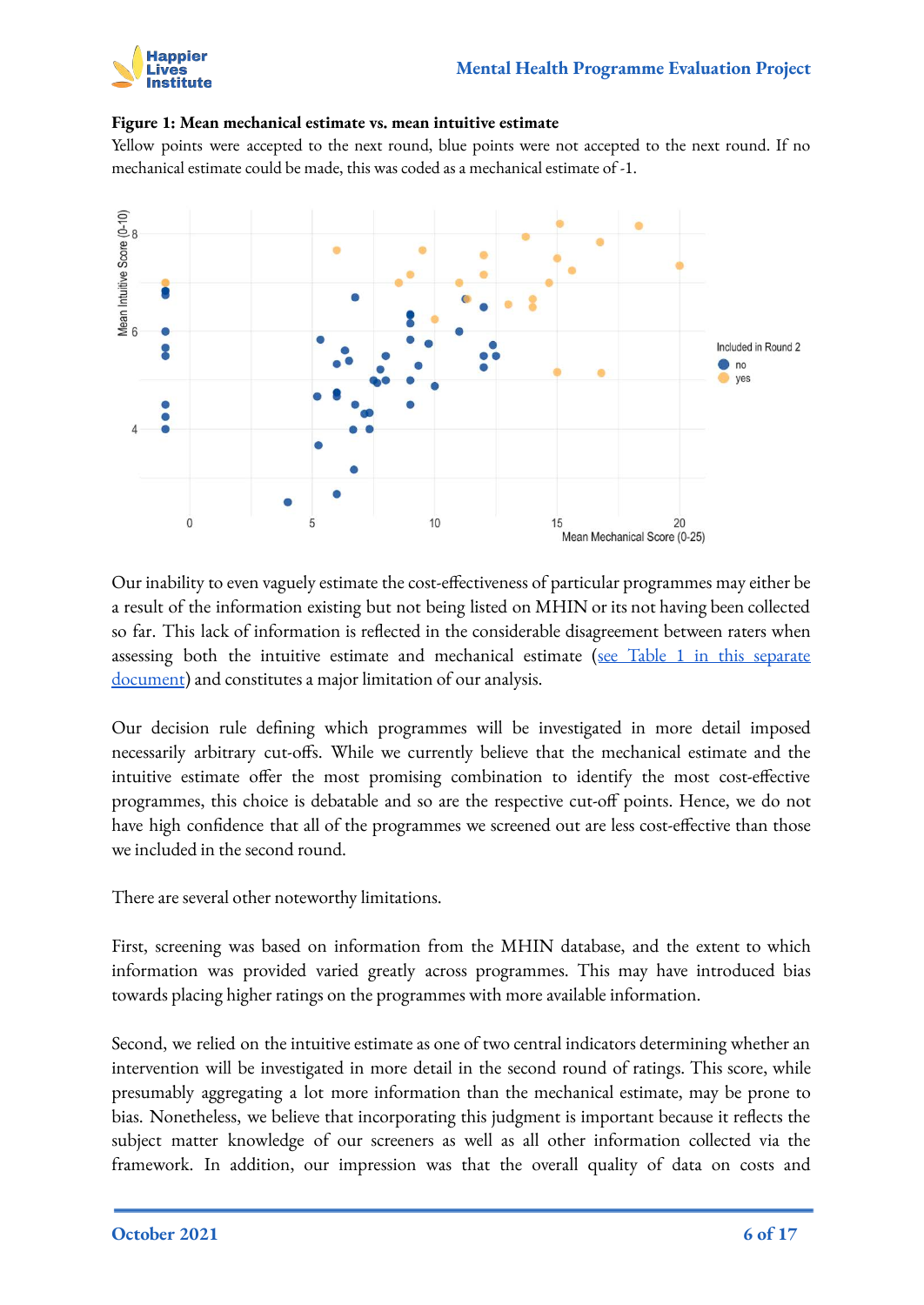

effectiveness for most of the programmes was relatively poor, which adds further value to the intuitive score compared to the mechanical estimate.

Third, as we relied on the MHIN database, which has not been regularly updated since 2015, we will have missed any programme not included on that. To counter this flaw, we conducted additional expert interviews to identify additional promising programmes.

## <span id="page-6-0"></span>**Step 2: Shortlist**

The aim of Step 2 was to narrow down the list of 25 programmes from Step 1 and search for organisations implementing them. We identified 13 priority programmes, based on the following additional criteria: whether a controlled trial had been conducted on the programme, and whether an organisation is implementing the programme and can accept donations.

- [Common Elements Treatment Approach \(CETA\)](https://www.mhinnovation.net/innovations/common-elements-treatment-approach-ceta-thailand)
- [Friendship Bench](https://www.mhinnovation.net/innovations/friendship-bench)
- [Group psychotherapy for depression among people living with HIV](https://www.mhinnovation.net/innovations/group-psychotherapy-model-depression-among-plwh)
- [Mental health literacy program](https://www.mhinnovation.net/innovations/improving-mental-health-nicaraguan-youth-technology-enhanced-school-based-program?qt-content_innovation=1#qt-content_innovation)
- [Mind and Heart](https://www.mhinnovation.net/innovations/mind-and-heart-community-based-group-cognitive-processing-therapy-cpt-survivors-sexual)
- [Peter C. Alderman Trauma Clinics](https://www.mhinnovation.net/innovations/peter-c-alderman-trauma-clinics)
- [Problem Management Plus \(PM+\)](https://www.mhinnovation.net/innovations/problem-management-plus-pm)
- $\bullet$  [Self-Help Plus \(SH+\)](https://www.mhinnovation.net/innovations/self-help-plus-sh-guided-multimedia-psychosocial-self-help-package)
- [Step-by-Step](https://www.mhinnovation.net/innovations/step-step-e-mental-health-lebanon)
- [StrongMinds](https://www.mhinnovation.net/innovations/strongminds)
- [Supported Self-Management \(SSM\)](https://www.mhinnovation.net/innovations/feasibility-study-preparation-randomized-controlled-trial-enhanced-primary-mental-health)
- [Thinking Healthy Programme \(THP\)](https://www.mhinnovation.net/innovations/thinking-healthy-programme)
- [Thinking Healthy Programme Peer-delivery \(THPP\)](https://www.mhinnovation.net/innovations/thinking-healthy-programme-peer-delivery-thpp)

### <span id="page-6-1"></span>**2.1 Our evaluation criteria**

When evaluating each programme, we assessed how much benefit would result from our recommendation and a given donation. To make this judgement, we considered five criteria:

#### **1. Cost-effectiveness analysis**

- According to formal calculations, how much does the intervention improve mental health per dollar donated?
- How uncertain is that estimate?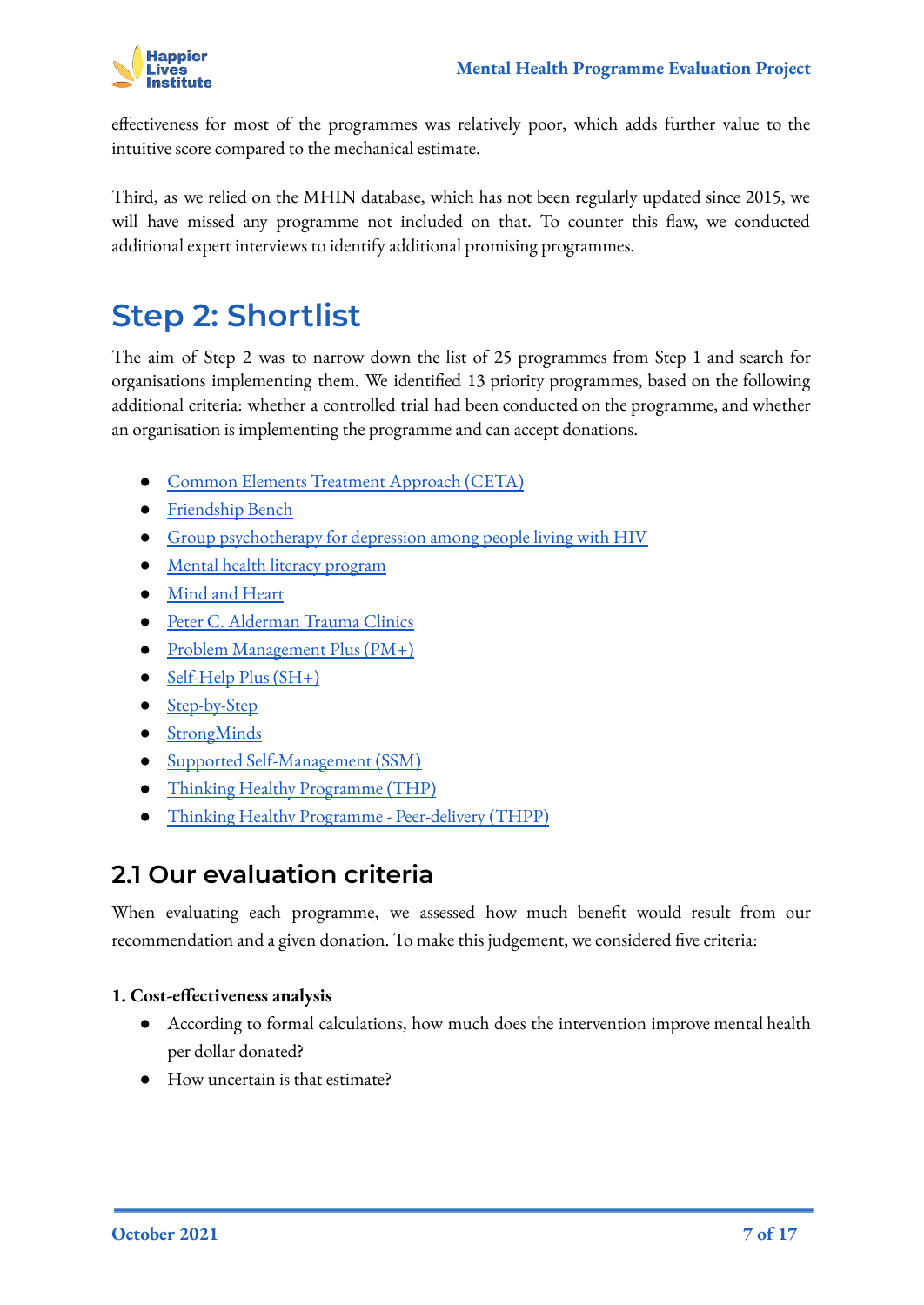

#### **2. Strength of evidence**

- How much evidence is there about this type of intervention?
- How much evidence is there about this particular programme?
- How robust are the findings?
- How generalisable are they to current and future versions of the programme?

#### **3. Organisational strength**

- How well does the organisation monitor and evaluate its own activities?
- How good is its track record?
- How much expertise and experience does the team have?
- How transparent is it about successes, failures, and future plans?

#### **4. Scalability**

- How scalable is the programme?
- Aside from money, what are the main barriers to growth?

#### **5. Wider effects**

- What effect might the programme have on the beneficiaries' families and communities?
- Could it theoretically integrate with other institutions, such as the national health system?
- How would our recommendation affect that process?
- Does it generate evidence that can inform the activities of other programmes?

### <span id="page-7-0"></span>**2.2 Our evaluation process**

#### **1. Initial call**

We had a 1-2 hour call with representatives of the organisation to get to know each other. We discussed whether the programme meets our eligibility criteria, which included some initial discussion about their funding gap. To get a sense of this, we asked for ways in which the organisation would hypothetically spend \$10,000, \$100,000, and \$1,000,000 of additional funding. This call was also an opportunity for the representatives to ask any questions they might have about our evaluation process.

#### **2. Document review**

We asked for a selection of documents including a description of programme implementation (including monitoring and evaluation), technical reports evaluating the programme, and cost information.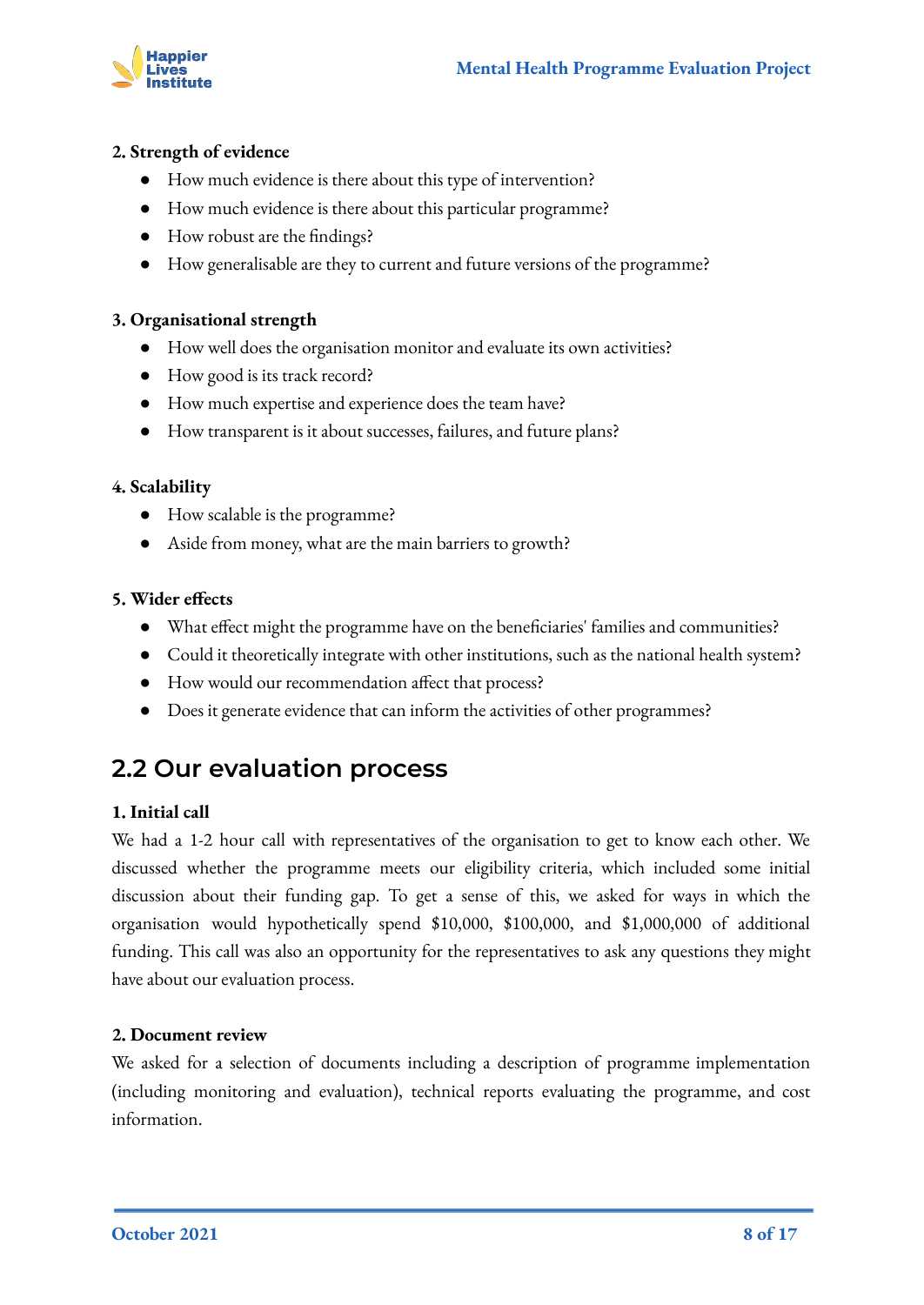

#### **3. Follow-up calls**

Following the document review, we had one or two further calls to clarify any uncertainties. At this point, if we believed that we were likely to recommend the programme, we proceeded to an in-depth evaluation. If we formed the view that we were unlikely to recommend the programme at this point in time, we ended the evaluation process at this point.

#### **4. In-depth evaluation**

We asked for further documents and had 2-4 additional calls with representatives from the programme. At the end of the in-depth evaluation, we decided whether to recommend the programme on our [website](https://www.happierlivesinstitute.org/donation-advice.html). We expect to review our recommendations in the future and we reserved the right to change our recommended programmes if further information came to light that changed our initial assessment.

### <span id="page-8-0"></span>**2.3 A note on terminology**

The distinction between some of the concepts used in our process is fuzzy, and sometimes the same name is used for more than one entity. For example, "Friendship Bench" is the name of an [organisation,](https://www.friendshipbenchzimbabwe.org/) the [original programme in Zimbabwe,](https://www.mhinnovation.net/innovations/friendship-bench) and an intervention (a problem-solving therapy method delivered using a task-shifting approach) that is implemented by [several](https://www.friendshipbenchzimbabwe.org/active-benches) [programmes around the world.](https://www.friendshipbenchzimbabwe.org/active-benches) Below, we define some of the key terms we used in our process.

**Method:** A broad class of treatment, such as cognitive behavioural therapy (CBT).

**Approach:** A way of delivering a treatment, such as task-shifting (giving more responsibility to less qualified healthcare workers).

**Intervention:** A particular implementation of one or more methods and/or approaches, such as Problem Management Plus and the Step-by-Step app.

**Programme:** A particular implementation of an intervention, such as the Step-by-Step app translated into Arabic and delivered to Palestinian refugees in Lebanon by the Lebanese Ministry of Public Health.

**Organisation:** A body, generally a non-profit, that usually implements one or more programmes.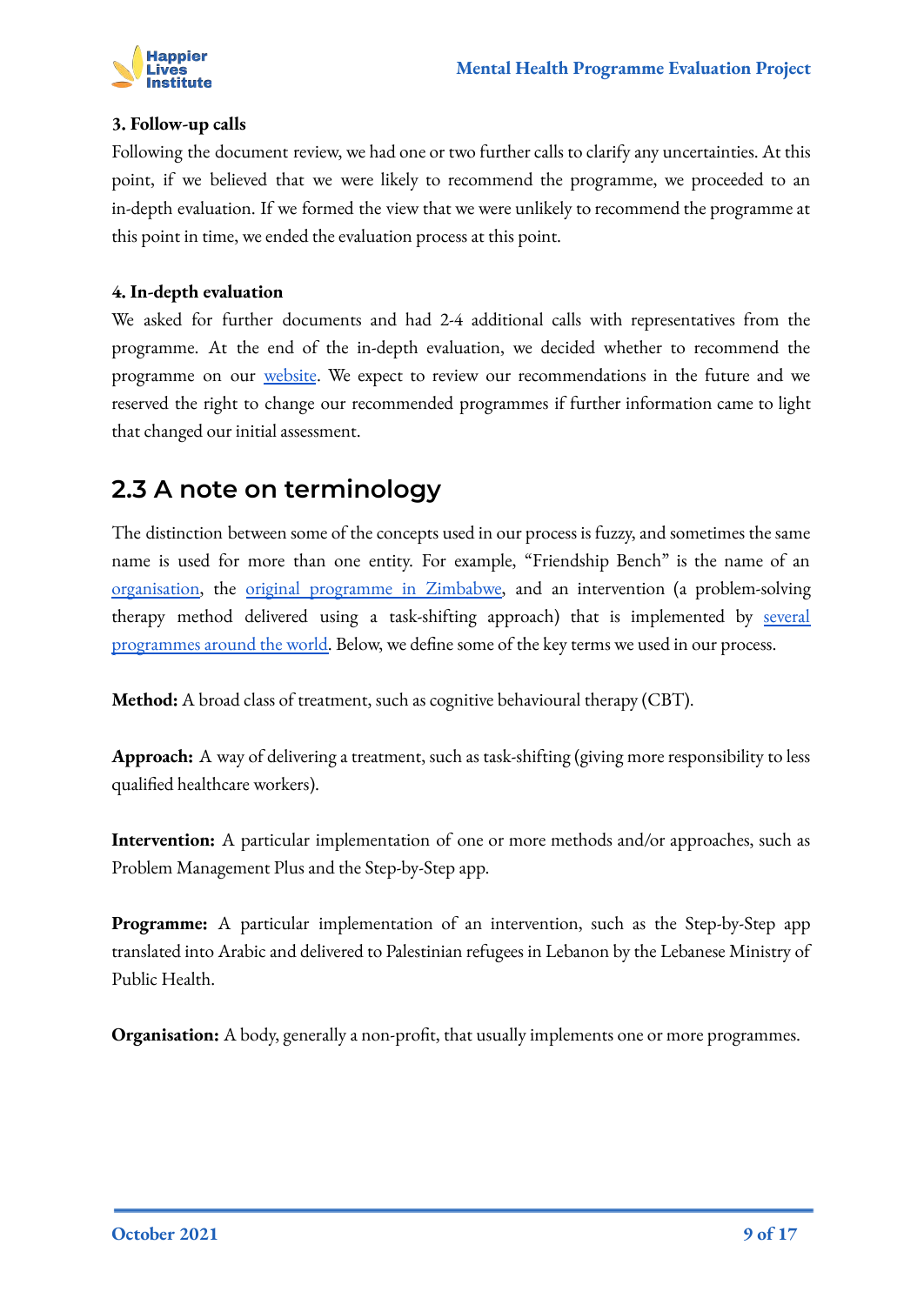

## <span id="page-9-0"></span>**Step 3: Recommendation**

We started reaching out to non-profit organisations that were delivering our priority programmes in July 2020. However, most of the charities we approached didn't respond or told us they didn't have enough time to participate. This section of the report explains why we decided to conduct a cost-effectiveness analysis of StrongMinds and summarises our conversations with organisations that we spoke to but did not proceed to a full evaluation.

### <span id="page-9-1"></span>**3.1 StrongMinds**

The only organisation on our shortlist that provided detailed cost information was [StrongMinds,](https://strongminds.org/) a non-profit founded in 2013 that provides group interpersonal psychotherapy (g-IPT) to women with depression in Uganda and Zambia. They were unusually transparent and consistently helpful throughout our evaluation, responding promptly and in-depth to at least six rounds of questions over a nine-month period.

We estimated the effectiveness of StrongMinds' core programme by combining the evidence of g-IPT's effectiveness with the broader evidence of lay-delivered psychotherapy in LMICs. We then expanded our analysis to include StrongMinds' other psychotherapy programmes. Finally, using StrongMinds' average cost to treat an individual's depression, we estimated the total effect a \$1,000 donation to StrongMinds will have on depression.

We then compared this estimate to the cost-effectiveness of a \$1,000 donation to [GiveDirectly](https://www.givedirectly.org/), a charity that provides cash transfers to people living in extreme poverty. We estimated that a \$1,000 donation to StrongMinds would be **12x** (95% CI: 4, 24) more cost-effective than GiveDirectly.

<span id="page-9-2"></span>You can read the full report on our cost-effectiveness analysis of StrongMinds [here](https://www.happierlivesinstitute.org/psychotherapy.html).

### **3.2 Charities not evaluated**

### <span id="page-9-3"></span>**Common Elements Treatment Approach (CETA)**

[CETA](https://www.cetaglobal.org/) is a modular, multi-problem intervention that combines treatments for a range of mental health issues (trauma, depression, anxiety, substance abuse) into a single model. Its community-based approach addresses several mental health challenges in concert, enabling scale-up and sustainability in low-to-middle-income environments. We had one call with representatives from their team and they did provide us with some basic cost information. However, they stopped replying to our emails and it seemed unlikely they'd be able to send the cost information we needed very easily so we decided not to follow up with them further.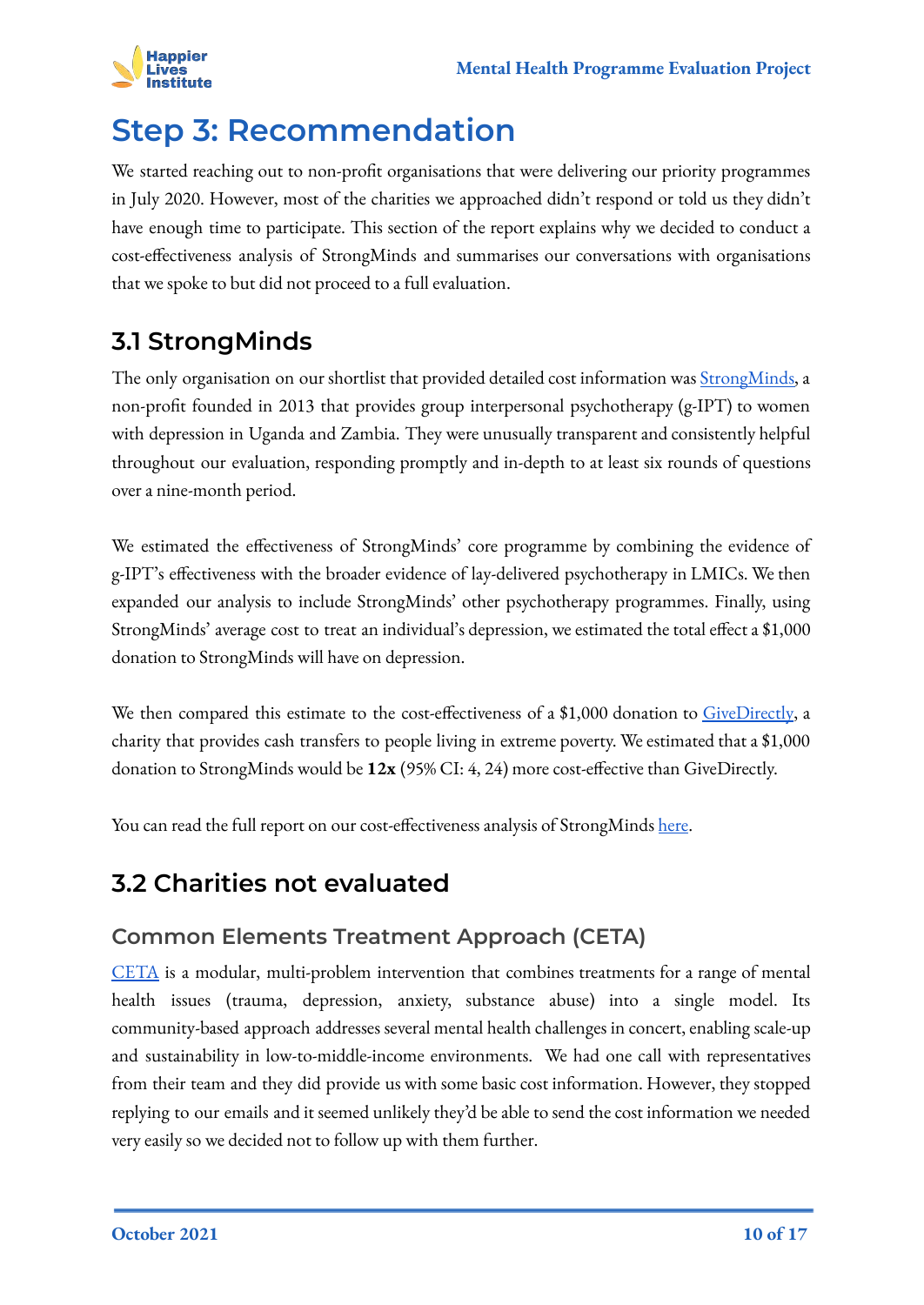

### <span id="page-10-0"></span>**Friendship Bench**

[Friendship Bench](https://www.friendshipbenchzimbabwe.org/) trains community health workers (known as "grandmothers") to provide basic Cognitive Behavioural Therapy (CBT) with an emphasis on Problem Solving Therapy, activity scheduling and peer-led group support. We had one call with representatives from their team but unfortunately, they did not have sufficient capacity to go through our in-depth evaluation process at that time.

*"We are currently transitioning and re-structuring Friendship Bench into an autonomous entity and this is requiring a lot of our time and effort as a team. Whilst the ideas we discussed with you are noble and we could possibly leverage from your recommendations, we unfortunately aren't able to commit to this exercise at the moment. Perhaps, we could possibly revisit this later on in 2021 when we are more clear in terms of the support we would require to position Friendship Bench for funding support."*

Friendship Bench has since offered to provide us with their cost data, and we plan to conduct an in-depth cost-effectiveness analysis in 2022.

### <span id="page-10-1"></span>**HealthRight International**

[HealthRight'](https://healthright.org/)s Peter C. Alderman Program for Global Mental Health operates at 18 sites across Uganda and Burundi, strengthening mental health, recovery and resilience for communities devastated by violence and armed conflict. We had one call with a representative from their team. However, the director of their global mental health program left the organisation and we were unable to establish communication with his replacement.

*"I admit that I was a little overwhelmed at the information requested, and it has also been a busy period for us at the end of the year. The challenge I am facing at the moment is that I am stepping down from my position as director of the global mental health program at HealthRight, and we have not yet confirmed a successor yet (though we are close). My suggestion, if possible from a timing perspective, is that my successor works through these tasks with you, and identifies the core information needed and the desired information. As a project-funded agency (like most NGOs), our staff do not have much free time to devote to activities beyond the ones committed to donors/projects, so spending a great amount of time may not be feasible."*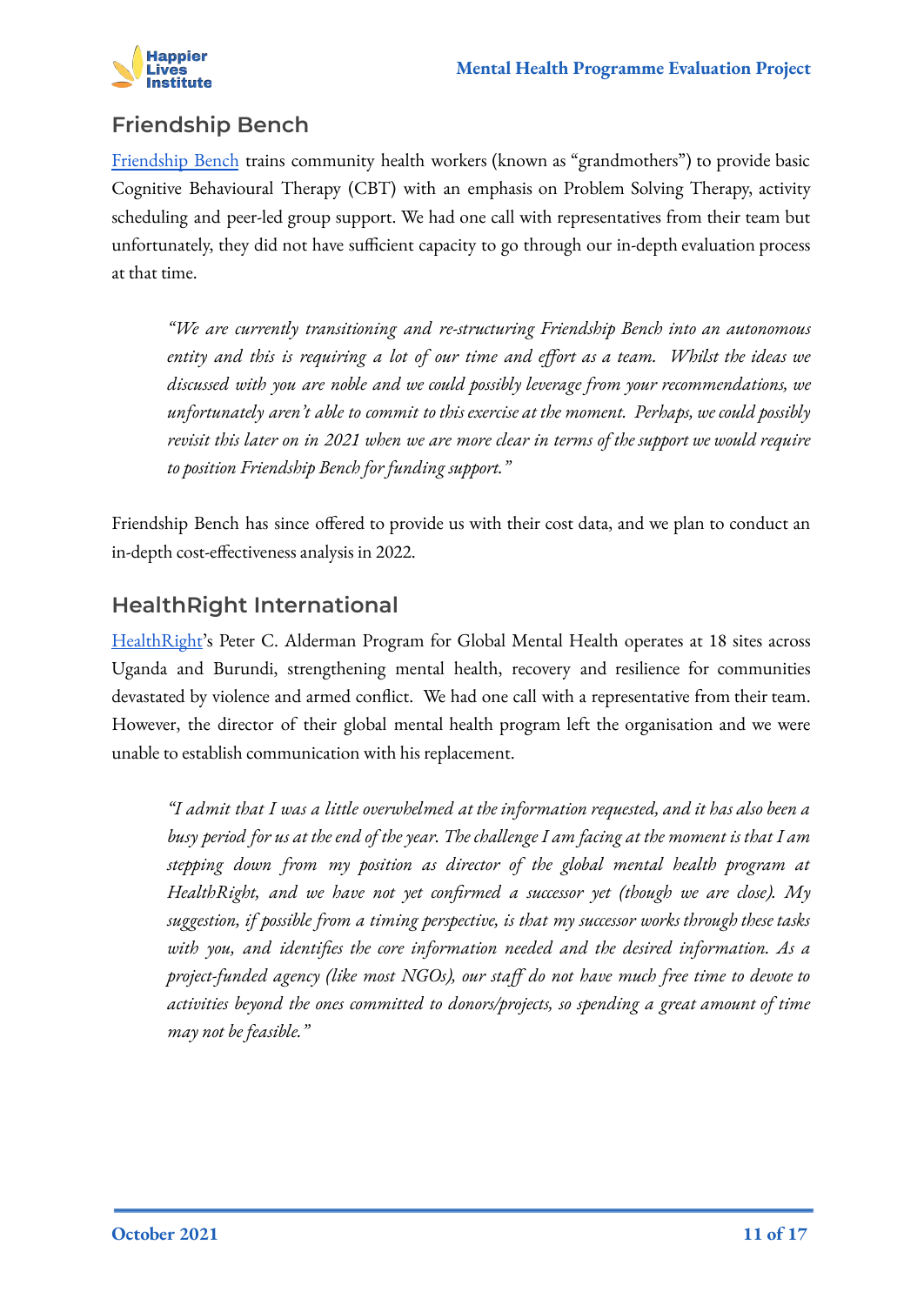

## <span id="page-11-0"></span>**Conclusion**

HLI's Mental Health Programme Evaluation Project (MHPEP) identified 76 programmes targeting mental disorders in low- and middle-income countries and reduced this to a longlist of 25 programmes following an initial screening assessment. The 25 longlisted programmes were assessed against additional criteria to create a shortlist of 13 programmes for detailed evaluation. Unfortunately, most of the organisations we approached didn't respond or told us they didn't have enough time to participate. However, the project was concluded successfully in October 2021 with the publication of an in-depth cost-effectiveness evaluation of StrongMinds, a charity that delivers group interpersonal therapy (g-IPT) to depressed women in Uganda and Zambia. We hope to conduct further cost-effectiveness analyses of promising non-profits in the future, but this is contingent on their willingness to share the data required.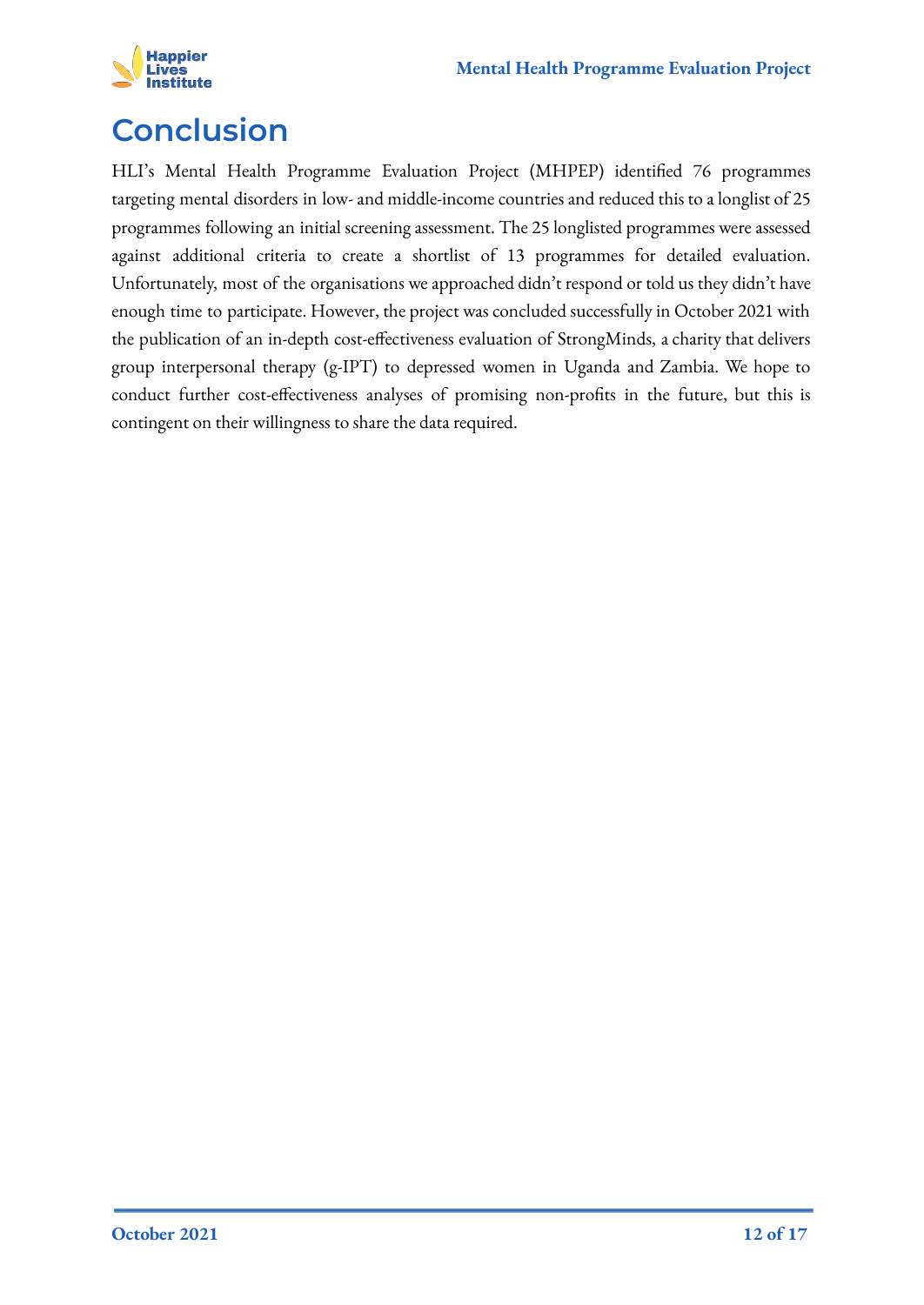

## <span id="page-12-0"></span>**Appendix A: Results of the first inter-rater reliability analysis**

### **Introduction**

This is a write-up of the first inter-rater reliability analysis. The rationale for this analysis has been provided [elsewhere](https://docs.google.com/document/d/1C_no3-V0Npa4QkbtGqUgrraPkIpZR5Il9lJ_bnWK9Ac/edit) - along with some ideas which mostly could not be implemented due to the data available from the first screening round. The screening process is described <u>[here](https://docs.google.com/document/d/1Z_vi_shekmtNcur7qFspsl2jpnyYpLSALQ1XLNeCc00/edit)</u> - including a decision rule indicating in which case an intervention is screened "in" or "out".

The calculations for this analysis are found on the [inter-rater reliability analysis](https://docs.google.com/spreadsheets/d/1B888tmK8wQrKgZ7cZXggd57DhO_wPCyZSqCLtGwARog/edit#gid=2029397378) sheet.

In total, this analysis is based on **58 attempted screenings for 9 interventions** (6.44 attempted screenings per intervention). **9 raters** have contributed with at least two attempted screenings.

### **Key findings and inferences**

### **General comments**

Out of 58 attempted screenings, in 15 cases (25.86%) raters stated that the information available was not sufficient to screen an intervention "in" or "out". This may have been due to a lack of clarity about the costs or benefits of the intervention (or both).

It might be reasonable to put an intervention on a separate list (separate from the ones which can clearly be screened "in" or "out") if not enough information to assess its cost-effectiveness is available. This might be the case because the intervention is a future project for example.

For the eight interventions which were screened more than once, there was either very strong agreement between raters or close to no agreement.

This suggests that we have a broad distinction between clear and not-so-clear interventions. If we decide to focus on only a couple of interventions, we might focus on the "clear ins" first. However, it is noteworthy that the two interventions clearly rated "in" (see below) probably were not new to most raters.

The interventions "Friendship Bench" and "StrongMinds" were clearly rated "in" whereas "Rising Sun" was clearly rated "out".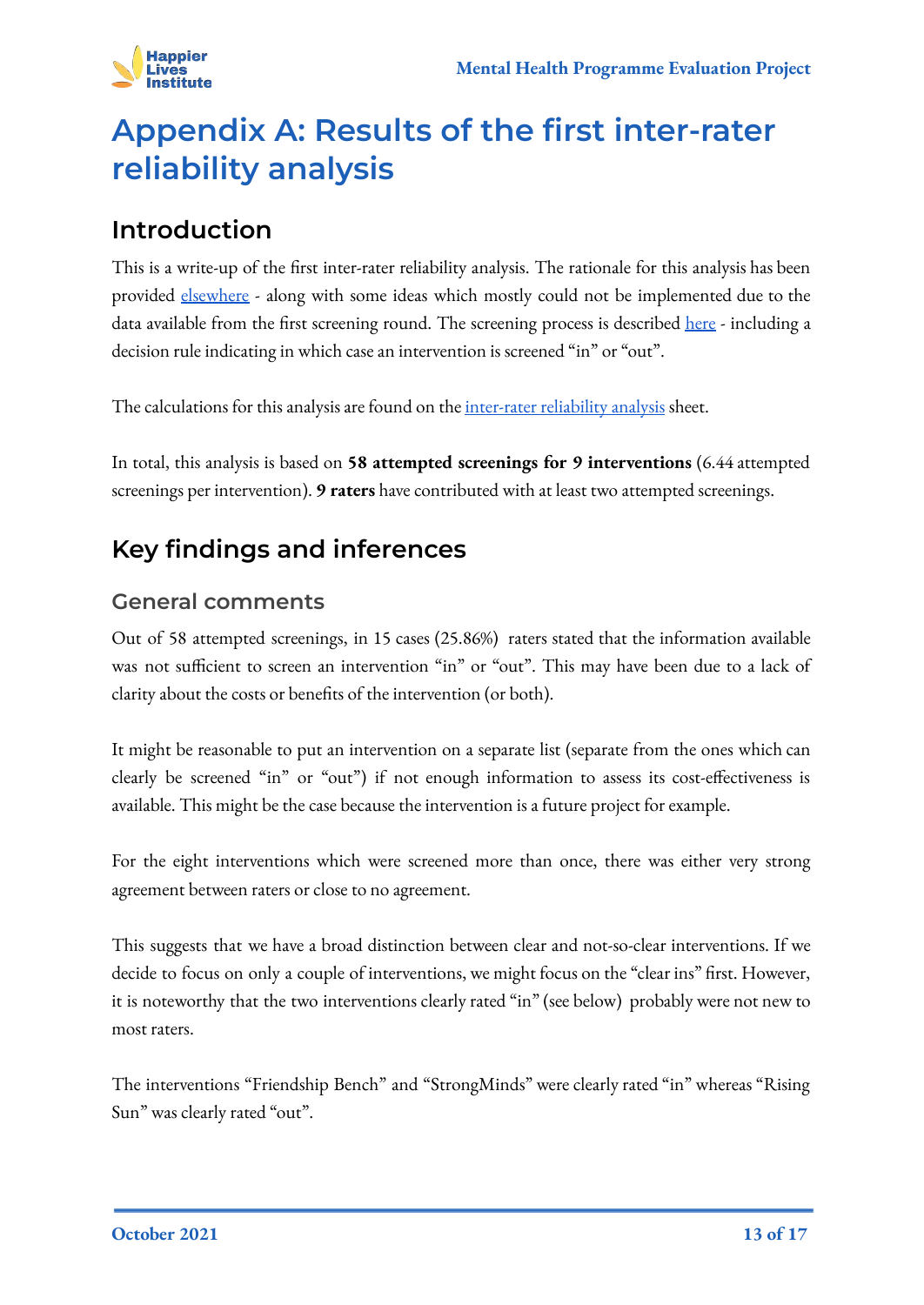

Fleiss' Kappa could not be calculated as this measure apparently assumes that the number of raters is the same for every intervention (which is not the case here - and even if it were, the data would differ because the number of "failed screenings" (where no estimate could be made) differs between interventions). Instead, a weighted average of the proportion of agreement was calculated and added up to 0.76. This is between 1 (total agreement) and 0 (total disagreement - allocation by chance) and suggests strong agreement overall.

Overall, especially if assessing individual rating behaviour, the quantity of the data appears insufficient to make strong claims about inter-rater reliability. More data would be appreciated to gain higher confidence in the outcome of this analysis. This becomes especially evident when looking at the standard deviations of cost x effectiveness scores.

### **Individual rating patterns**

By looking at the estimations of the cost x effectiveness score (which determines whether an intervention is screened "in" or "out"), most raters were found not to deviate from the mean score consistently by at least 1 standard deviation (SD). Only one rater (Eemaan) had more ratings which deviated by 1 SD than ratings that were less than 1 SD from the average (3 compared to 2). Most raters either had no, or only one, deviation of at least 1 SD. This indicates that individual assessment of costs and benefits was roughly similar. It needs to be emphasized that not much data is available here - most raters had an overall number of around 4-6 ratings that led to screening "in" or "out". It would have been interesting to also look at the intuitive 1-10 score. However, this could not be calculated as too many ratings were invalid (see below).

### **Most important things to consider for raters to improve future inter-rater reliability**

Data need to be entered in the correct format and consistently. Please include the name of the rater, do so consistently, and do not add a space interchangeably ("Tim" vs. "Tim "). These things are extremely hard to spot when running the analysis. We might consider restricting the cell format in certain cases to avoid this in the future.

We should develop an accepted way of stating costs-effectiveness cannot be estimated, e.g. "NE".

When asked to provide a score between 1-10, we need a definitive score. Many people have indicated ranges, but this is hard to evaluate. Alternatively, we could also include an x% confidence interval to reflect differences in uncertainty.

Whenever possible, raters should try to make an estimate regarding the costs and the effectiveness (because otherwise the intervention can neither be screened in nor out). However, we might change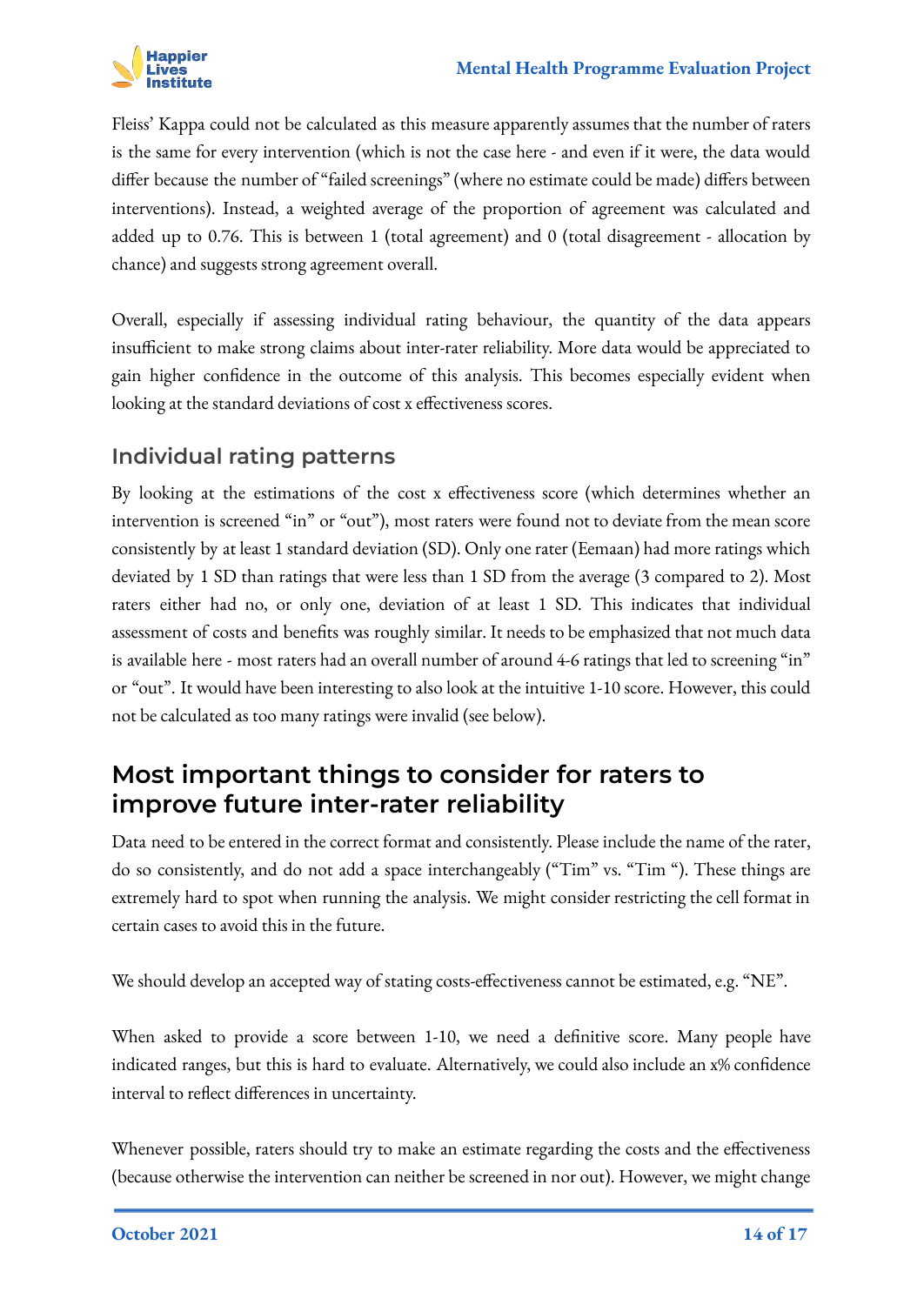

the criterion for screening in or out. For example, we could say that if cost and effectiveness cannot be estimated, then the subjective assessment of cost-effectiveness (1-10) can lead to a conditional screening "in" e.g. if >5. That way, we could avoid missing out interventions that haven't provided adequate data but might be very promising nonetheless.

### **Additional notes**

This analysis does not take qualitative aspects into account as those probably stated in the column for general feedback. These should be analyzed separately.

Two aspects seem to stand out with regard to this, though. First, by looking at the data I had the impression that our method for defining beneficiaries seems to be controversial. Second, some further clarity on what we mean by "could be funded"/"could be funded as new organization" might be helpful (not decisive for the screening, though). It is not clear if this question pertains to the current state or potentially the future (e.g. if the MHIN is a research project testing an intervention that could later potentially be scaled up, but clear evidence has not yet been provided).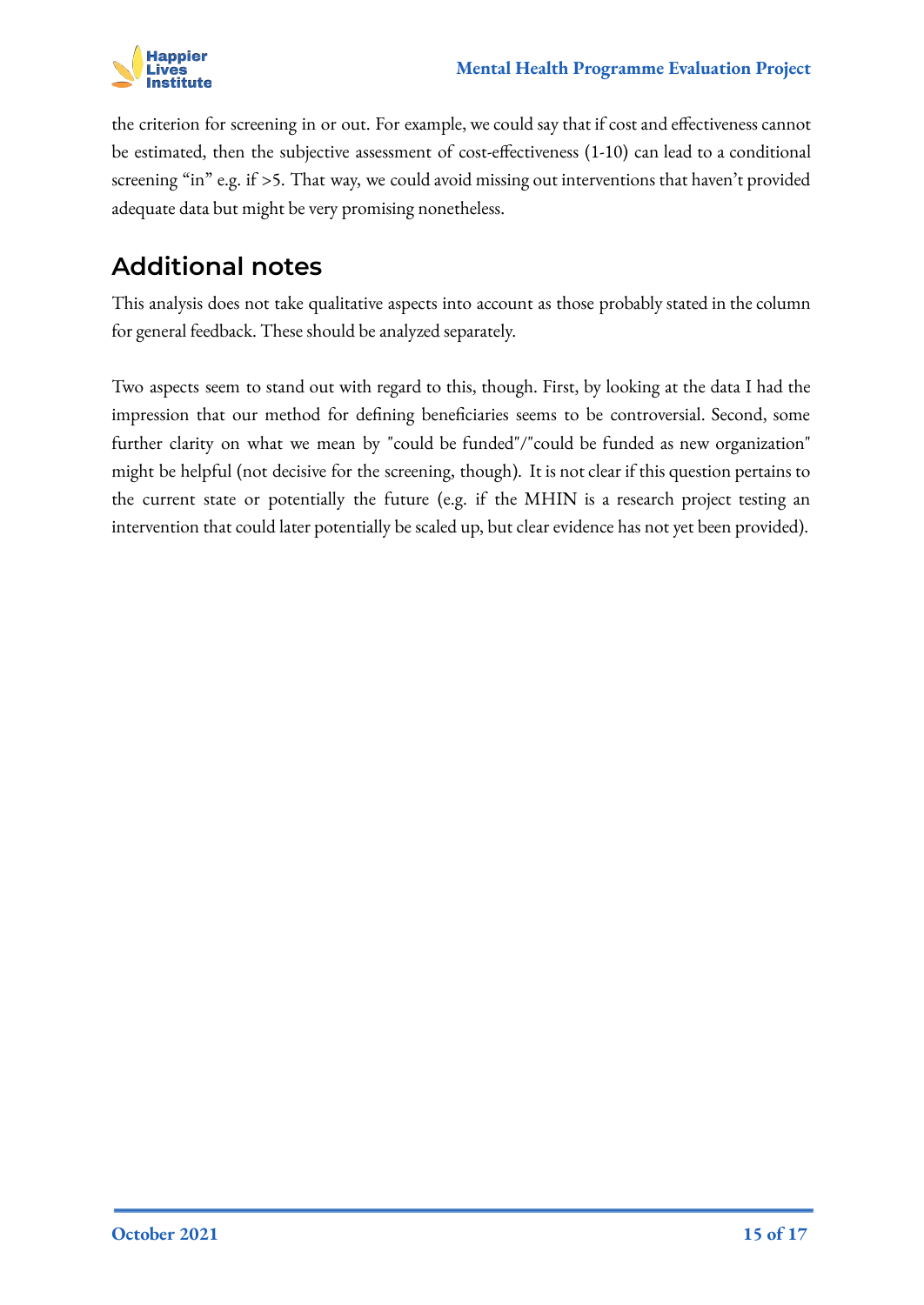

## <span id="page-15-0"></span>**Appendix B: Results of the second inter-rater reliability analysis**

### **Introduction**

This is a write-up of the second inter-rater reliability analysis. The rationale for this analysis has been provided [elsewhere](https://docs.google.com/document/d/1C_no3-V0Npa4QkbtGqUgrraPkIpZR5Il9lJ_bnWK9Ac/edit). The screening process is described [here](https://docs.google.com/document/d/1Z_vi_shekmtNcur7qFspsl2jpnyYpLSALQ1XLNeCc00/edit) - including a (preliminary) decision rule indicating in which case an intervention is screened "in" or "out".

As for the first round, 6 mental health interventions have been screened by 8 raters.

### **Key findings and inferences**

### **General comments**

There was lower agreement in the second round compared to the first round of ratings (around 0.56). In the case of three interventions, at least 42% of raters could not make a judgment about the cost-effectiveness as data were not provided or not deemed sufficient. Overall, 20 out of 34 (59%) ratings included an estimation of cost-effectiveness. This number is lower than in the first round.

"*Abwenzi Pa Za Umoyo: Integrating the MESH MH model in Malawi*" was rated "in" by all six raters who made a judgment about cost-effectiveness assuming a threshold of 6. In the case of all other interventions, there was (more or less) disagreement about screening the intervention "in" or "out" assuming a threshold of 6.

### **Discussion**

The lower obtained proportion of agreement for the second round may have been influenced by the fact that fewer interventions were known to raters. In the first round, most raters had already heard of Friendship Bench and StrongMinds, which were called "in" by everyone. However, they were also clearly very promising interventions, so the bias may not have been too important here and instead, we may have had an overall worse quality of interventions compared to the first round.

Even encouraging raters to estimate cost and effectiveness under uncertainty did not help in obtaining more cost-effectiveness estimates. This suggests that the information available via the MHIN is simply insufficient for many projects. These data could, however, potentially be obtained through further research in many cases. This (to me) underscores the need to rely more on intuitive scores when (almost) none of the raters were able to estimate cost-effectiveness. We have discussed this previously.